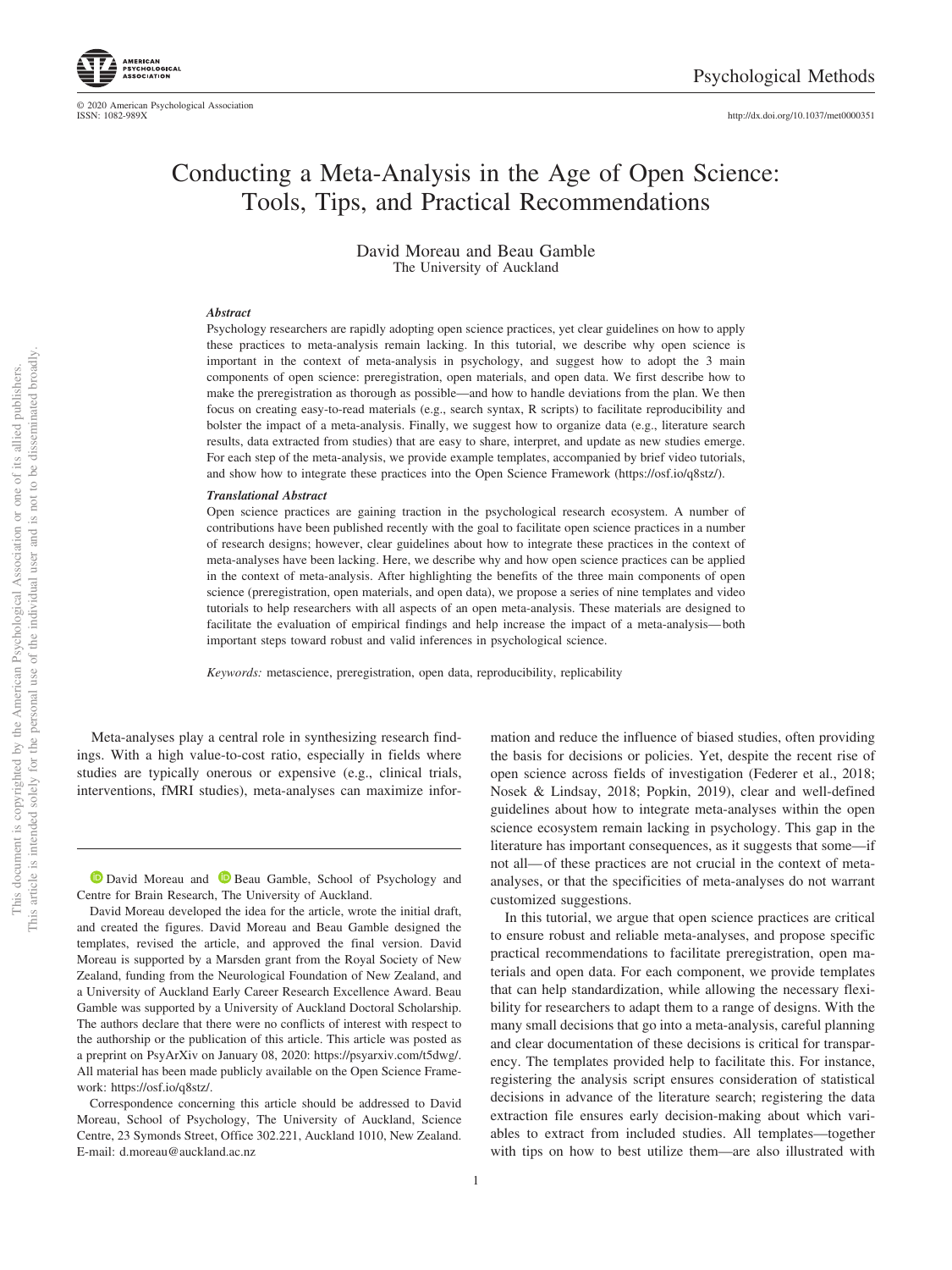step-by-step video tutorials, in an effort to facilitate systematic implementation in psychology. Figure 1 shows the suggested workflow for all templates. Note that this article is not meant to be a comprehensive tutorial about learning meta-analysis from scratch; a number of excellent resources already exist for conducting meta-analysis more generally.<sup>1</sup> Rather, our goal is to offer a set of tools and recommendations to apply open science practices to meta-analysis.

### **Preregistration**

While typical in clinical trials (Moher et al., 2010), and becoming mainstream in other experimental studies in psychology (Adam, 2019; Nosek, Ebersole, DeHaven, & Mellor, 2018), preregistration remains rare in the context of meta-analysis (Moher, Tetzlaff, Tricco, Sampson, & Altman, 2007; see also Figure 1), despite current recommendations (most notably, the Preferred Reporting Items of Systematic Reviews and Meta-Analyses Protocol, PRISMA-P; Shamseer et al., 2015). Not unlike other types of empirical studies, flexibility in meta-analyses is detrimental to theory falsifiability (Ledgerwood, 2018) and can lead to questionable research practices such as *p*-hacking (Head, Holman, Lanfear, Kahn, & Jennions, 2015; Simmons, Nelson, & Simonsohn, 2011) and HARKing (Kerr, 1998), particularly because dealing with average estimates pooled across multiple studies may give a false illusion of robustness (Higgins, Thompson, & Spiegelhalter, 2009; Moreau, in press; Moreau & Corballis, 2019). Meta-analyses include a vast number of decisions that can greatly influence overall estimates of effect sizes, their statistical significance, or subsequent subgroup analyses. For example, data inclusion decisions have been shown to greatly influence meta-analysis findings, often more than analytic choices (Goodyear-Smith, van Driel, Arroll, & Del Mar, 2012), whereas procedures to handle publication bias can have a sizable impact on study outcomes (Greco, Zangrillo, Biondi-Zoccai, & Landoni, 2013). The bias these decisions can introduce has been documented extensively in the meta-analytic literature, including quantitatively, with multiverse analyses (Voracek et al., 2019). Preregistering thus serves two related but distinct purposes: It helps safeguard oneself against questionable practices, and provides a record of the original plan for other researchers to access and compare against the final, published study (see Figure 2).

In the context of meta-analyses, however, preregistration might seem particularly challenging. How can one know what studies are relevant before running the search, for instance? Will five databases be comprehensive enough, or overkill? What moderator analyses will have enough statistical power? And what methods should be used to detect bias? To facilitate the process of preregistration, we provide a list of items to consider, together with a brief explanation for each, in Template 1 (see online supplemental material). The template is designed to enable flexible yet thorough preregistration, specifically in the context of meta-analyses in psychology. The items follow the PRISMA protocol, but also contain tips and examples specific to our field. We also provide a ready-to-populate flow diagram that adheres to the PRISMA protocol (Template 2). The flow diagram is a visual depiction of the search process in a meta-analysis, from the initial query to the final selection of studies, and including all steps in between. This component is key for transparency, as it provides a quick overview of the data collection process, and serves as a reference document to navigate possible intricacies of the design. We include the flow diagram in the preregistration section, as ideally this document is designed at the planning stage of the meta-analysis, and later updated when search results and data extracted are known.

### **Open Materials**

Another fundamental aspect in ensuring transparency of a metaanalysis is creating clear materials that can be understood without knowing anything about the background of the research. By materials, here, we refer to the *input* of the meta-analysis—in short, what was done to extract the numbers? Many subsequent reuses of meta-analyses focus on assessing practices or developing new methods, and might thus have very little to do with the topic of interest itself; clear materials allow seamless evaluation of a metaanalysis even without prior knowledge of the specific study focus. Furthermore, clarity in the materials facilitates extensions of previous meta-analyses (Martone, Garcia-Castro, & VandenBos, 2018), thus increasing potential impact on individuals and policies. In this section, we provide three additional templates to facilitate open materials.

A central component of open material relates to sharing scripts for data wrangling and analyses (Gilmore, Lorenzo Kennedy, & Adolph, 2018). Here, we provide examples in R, given its appeal for reproducibility and its widespread use in psychology. We designed a generic script (Template 3) that requires minimal tailoring for each individual meta-analysis. Beyond typical packages used for data wrangling and data visualization (see Template 3 for a full list), the script relies heavily on the metafor package [\(Viechtbauer, 2010\)](#page-6-0), designed for meta-analyses. In Figure 1, we present the analysis script as part of both preregistration and materials, as the script should be written before the search is performed, but will likely be updated to include changes in confirmatory analyses or additional exploratory analyses. These changes typically happen after search results are known and the data have been extracted. To promote reproducibility, it is also crucial to document the exact search syntax used for all databases. We provide a search syntax template that can accommodate different databases, and that has been prepopulated with an example from psychology (Template 4).

A thorough meta-analysis often includes articles or reports that were not directly available online. For example, a researcher might want to include a published article that does not provide open data with the publication, or she might want to include unpublished data, perhaps from a thesis or conference proceedings. This is an important step, as it helps correct for some of the overall publication bias. In the process of accessing all possible data, a researcher often has to contact authors directly, usually by e-mail. This can be daunting, especially when contacting senior scientists in the field. To facilitate these requests, we provide two e-mail templates that have been worded carefully to ensure the rationale of the request

<sup>&</sup>lt;sup>1</sup> For a detailed introduction to meta-analytic techniques including theoretical background, see [Borenstein, Hedges, Higgins, and Rothstein](#page-5-0) [\(2009\).](#page-5-0) For a practical introduction to meta-analysis, see the Cochrane Training resources (e.g., [https://training.cochrane.org/handbook/current/](https://training.cochrane.org/handbook/current/chapter-10) [chapter-10\)](https://training.cochrane.org/handbook/current/chapter-10) or Mavridis and Salanti (2013). Finally, see [Viechtbauer](#page-6-0) [\(2010\)](#page-6-0) or<http://www.metafor-project.org/doku.php> for a primer on using the metafor package in R.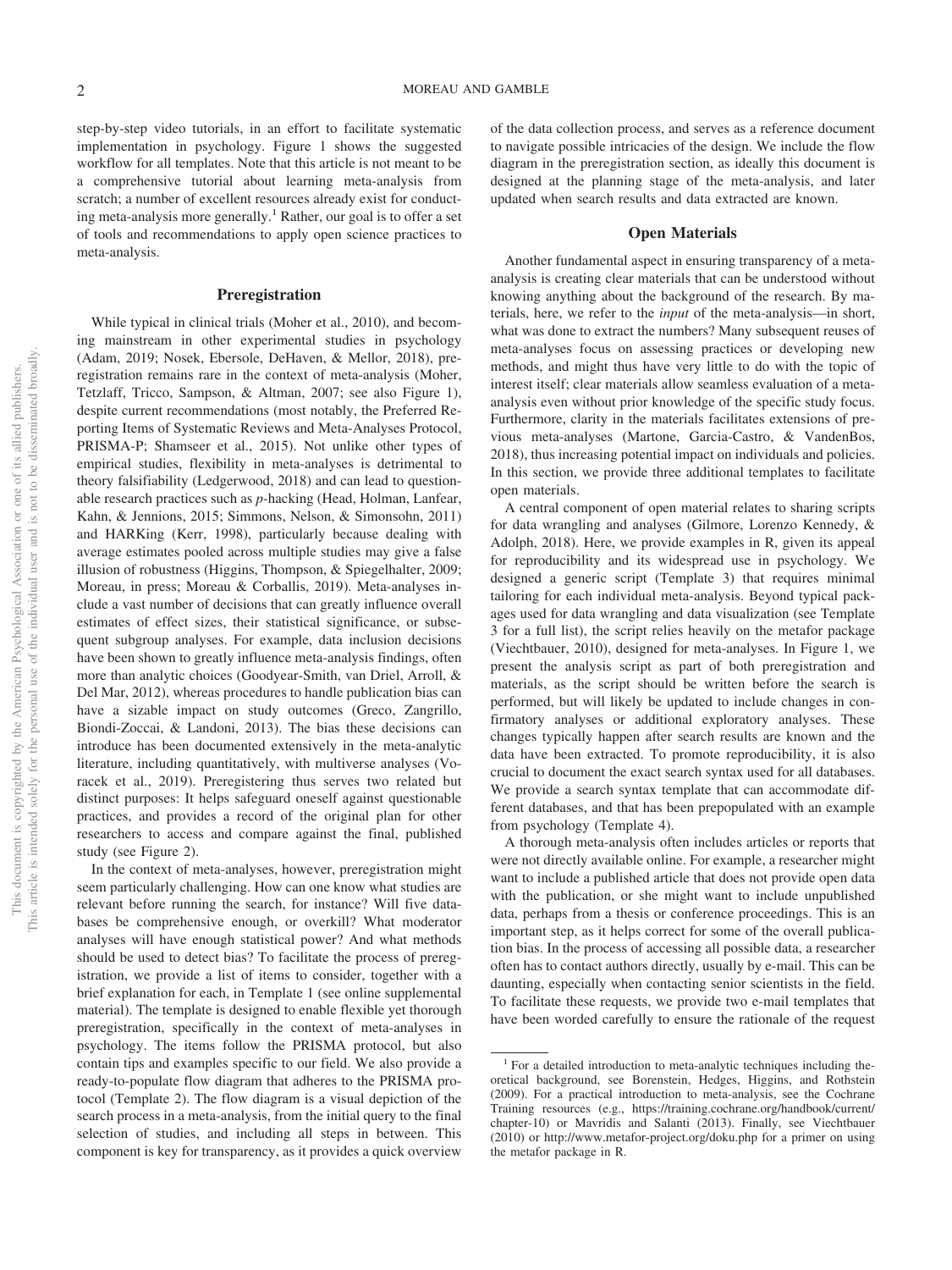

*Figure 1.* Flowchart describing all the provided templates for creating a transparent meta-analysis. We distinguish between what is intended before the meta-analysis (preregistration), the input for the research (open materials), and the output of the research (open data). Some templates may not always be required (see "Optional Steps") and other templates need to be updated following data collection (see "Updating Steps"). See the online article for the color version of this figure.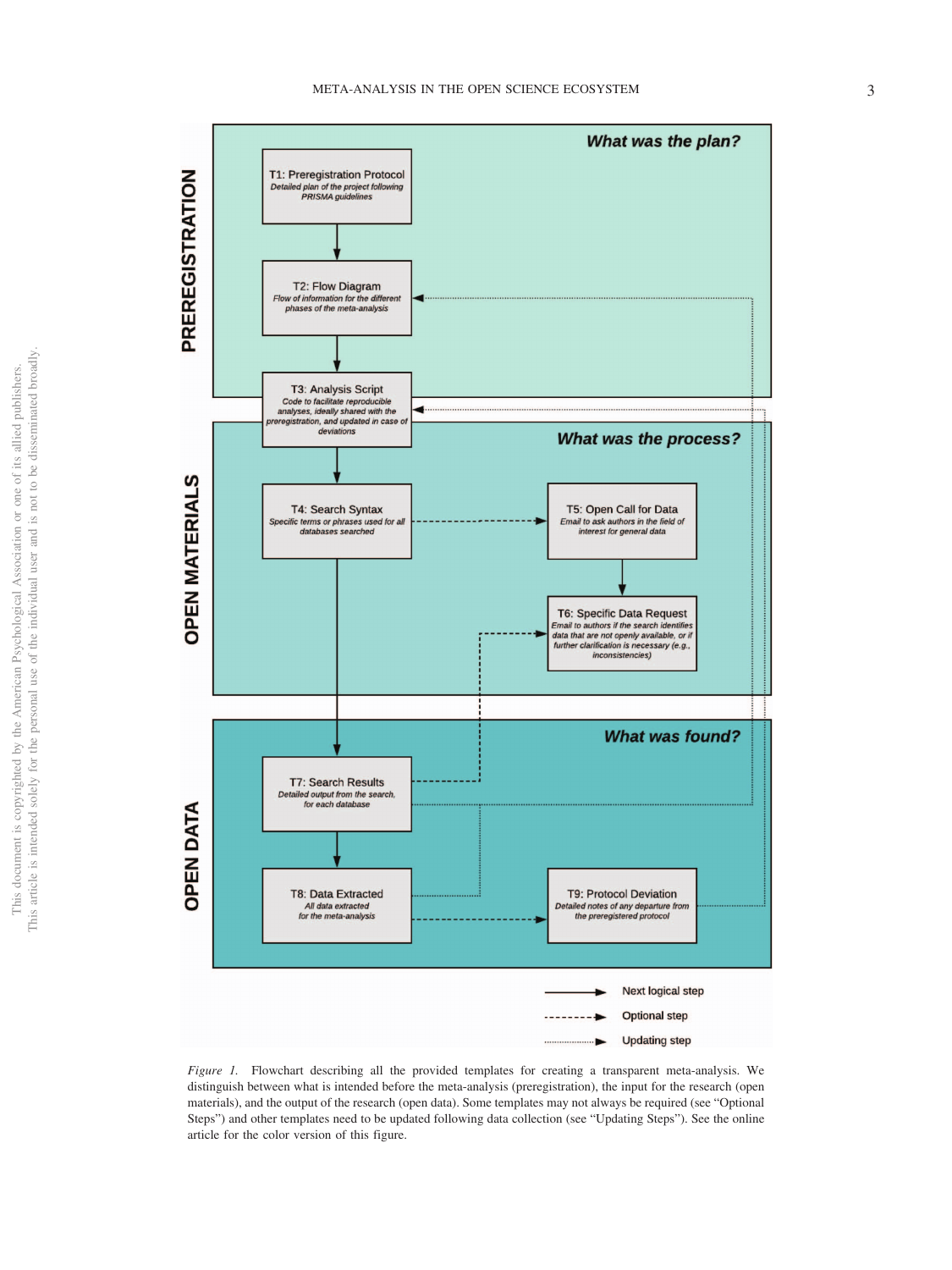

*Figure 2.* Open science in meta-analyses in the last 5 years. The plot shows the evolution of open science practices (preregistration, open materials, open data) for two psychology journals publishing meta-analyses (*Perspectives in Psychological Science* and *Psychological Science*) over the last 5 years. See the online article for the color version of this figure.

is clear and that authors understand what the project will entail. These templates include an open call for data, to e-mail authors in the field during the initial stage of the search (Template 5), and a specific data request, to e-mail authors of studies that appear to be relevant, but lack information or require clarification (Template 6).

#### **Open Data**

The third major component of open practices in meta-analyses relates to data sharing. By data, here, we refer to the *output* of the meta-analysis—what was extracted from the research. In a metaanalysis, perhaps more than in other types of studies, the data is the product. What we mean is, the contribution to the field is not in the novel way the data have been collected or analyzed—it is in the data themselves. Despite the fundamental importance of data sharing (Gilmore et al., 2018; Meyer, 2018), it remains relatively common for data to not be available with published meta-analyses (see Figure 1). This is problematic, as it prevents others from confirming or extending upon the findings.

The generic term *data* encompasses a range of information that can be useful to other researchers in the context of a meta-analysis. First, it is important to provide literature search results. Many databases allow downloading a record of the search, together with detailed outputs. Oftentimes, this includes the number of entries, all references, and abstracts. Template 7 has been designed to allow sharing all content relevant to the search results, thus increasing transparency and facilitating reproducibility. Information such as decisions to include or exclude a study, ambiguities, and the overall breakdown of articles across databases can be documented in this file. In addition, we provide a template to store all data extracted from the search, after it has been curated (Template 8). The template includes metadata about each reference, descriptive statistics, as well as notes and additional information for each study. These two templates allow structuring data sharing in a way that is clear and unambiguous to all parties interested in metaanalytic findings. Template 8 is also designed to be directly imported into the analysis script (Template 3).

Finally, regardless of how thoroughly planned a meta-analysis is, researchers will almost inevitably deviate from the original plan. Such deviations are extremely common; a recent study found that of 27 preregistered articles in *Psychological Science* from 2015 to 2017, *all* deviated from the plan in at least one aspect, and only one article successfully reported all deviations (Claesen, Gomes, Tuerlinckx, & Vanpaemel, 2019). It is therefore important to note that deviating from the preregistration is not a failure deviations are often the consequence of detailed protocols, rather than a weakness in foresight. In this context, what is most problematic is not the presence of deviations themselves, but failing to make them transparent.

Keeping a record of all deviations from the original protocol is key to facilitate assessment by editors, reviewers, and readers. This record should include the specifics of what has been changed, and the extent of the change. For example, if one changes a preregistered criterion on outlier detection, perhaps because it appears too stringent, it is important to state the difference between the two criteria, as well as the extent to which this impacts the results and the interpretation of the findings. Deviations also need to be justified, that is, a rationale as to why the change was necessary or desired should be provided. As much as deviating from a preregistration is common, deviating opportunistically without any rationale is clearly problematic. Template 9 allows documenting and justifying deviations from planned protocols, and shows some fictional examples from psychology.

It is worth noting that anticipation is key in this process—if the researcher can foresee what could force a deviation from the plan, this information can and should be part of the preregistration. For example, is the choice of an outlier detection method independent from the number of studies, or effect sizes, that would be discarded? If not, what proportion of effect sizes could lead to adjustments? Another example relates to coders for interreliability. What will be done if no consensus can emerge? Would one of the authors (e.g., lead, senior, etc.) make a final decision? Anticipating the decisions that might have to be made flexibly is the best way to solve problems before they arise, and provides a path forward determined a priori.

More generally, sharing data also enables dynamic metaanalyses that can be updated as new studies get published (Braver,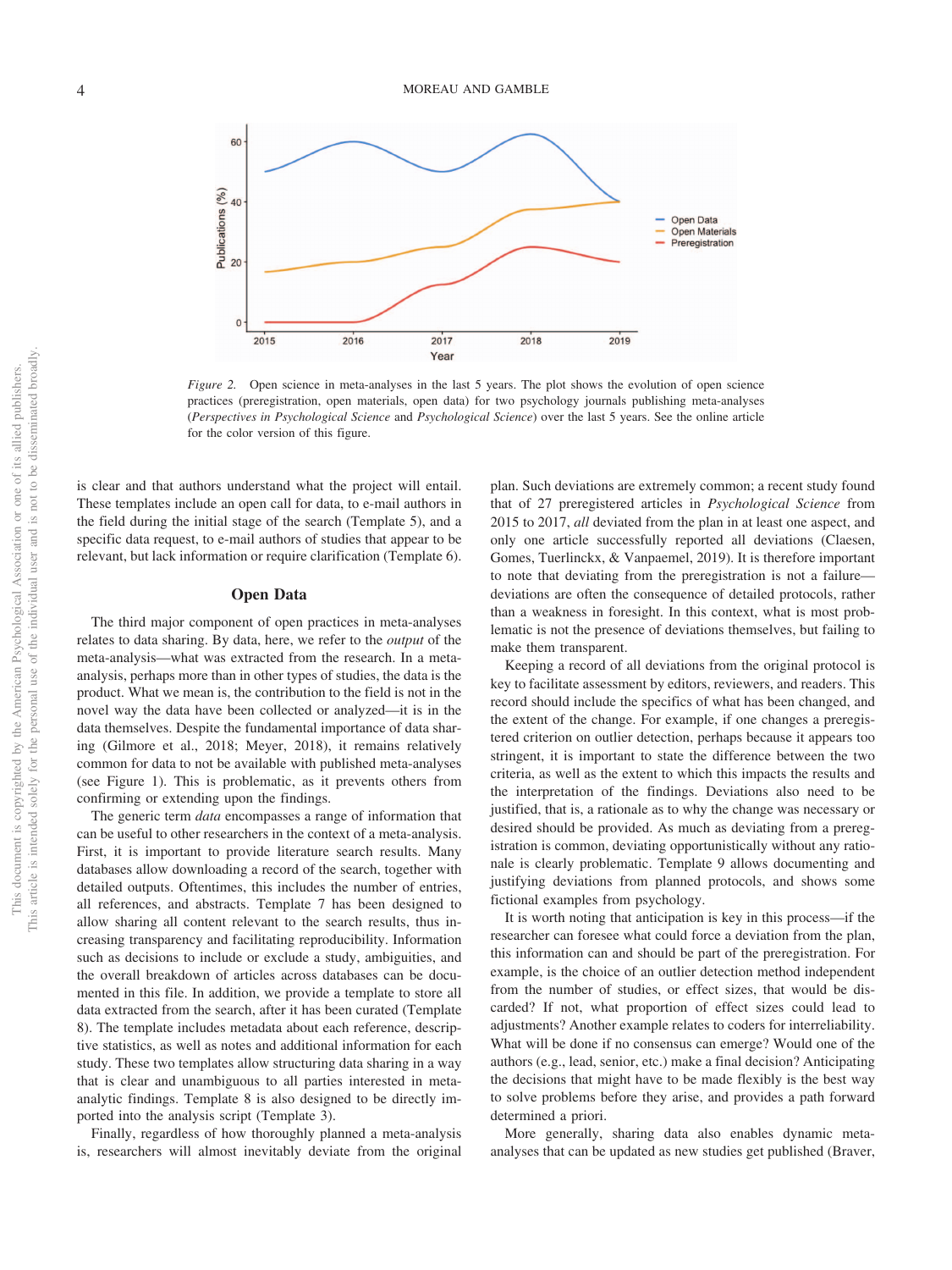Thoemmes, & Rosenthal, 2014). One of the exciting areas of research in this field relates to the automation of meta-analytic synthesis, whereby studies can be directly picked up from databases and added to a growing list of studies on which models can be run. Successful implementation of this type of project rests on two core pillars: data sharing for all studies, and standard templates to allow automatic processing. The former allows a complete, unbiased picture of the literature, while the latter helps minimize errors and human intervention, especially useful for large-scale analyses. These areas have seen promising developments in recent years, including community-augmented meta-analyses (Tsuji, Bergmann, & Cristia, 2014) and community-driven projects designed to expand the R ecosystem for meta-analysis such as R/metaverse [\(https://rmetaverse.github.io/\)](https://rmetaverse.github.io/). Importantly, standardization is not only good for error-detection and automation, it is also critical to ensure meta-analyses can be easily interpreted, not only by scientists and researchers but also by practitioners and policymakers (e.g., LeBel, McCarthy, Earp, Elson, & Vanpaemel, 2018).

## **Hurdles and Additional Considerations**

There are numerous benefits associated with preregistration, open material, and data sharing in the context of meta-analyses. Yet, we acknowledge that some of the aspects aforementioned might, in specific instances, be impractical or challenging to implement (Houtkoop et al., 2018). For example, it can sometimes be difficult to lay out a meta-analysis plan ahead of time, especially if it involves students or trainees with limited time to dedicate to the project, perhaps due to their degree requirements. It is important to note that we are not commenting on what should be done, or giving instructions regarding best practices. Rather, we are merely providing resources to enable open practices, with the hope that these can be helpful to meta-analysts seeking options to better document and share their research projects.

Nonetheless, open practices often require very minimal change to the typical flow of a meta-analysis. For example, almost any meta-analysis requires many of the components of a standard preregistration (e.g., research question, intended search terms, moderators, focus of the analyses, etc.). In this sense, preregistration simply reorders the process so that these decisions are made *prior* to data collection. Using the necessary planning stage as a stepping stone to formal preregistration can help capitalize on work that typically has to be conducted anyway.

Hurdles in the way of sharing materials and data are perhaps more scarce. For alternate types of empirical studies, there might be factors that prevent researchers from embracing open science practices, even when they are willing to do so (Houtkoop et al., 2018). Institutional review boards might not allow open material and data, retroactive approval from participants or patients might be difficult to obtain, or sharing policies might in certain instances be harmful (e.g., clinical contexts). These factors are generally not relevant in the context of meta-analyses, as these rely on quantitative synthesis of data that have already been shared publicly. In cases where the data are not open, the e-mail templates we provided with this tutorial (Templates 5 and 6) help disclose intent related to data sharing to the researchers from whom data are requested. If issues remain with data sharing, other options can be explored; for example, researchers can generate data with the same

descriptive properties (synthetic data), allowing reproducibility while protecting privacy rights. Even in contexts where one does not intrinsically care about open science, sharing data, and materials is still the most advantageous thing to do— easy-to-access data and materials increases future use of a meta-analysis, and thus impact and citations (McKiernan et al., 2016). Finally, one might assume that proficiency in a programming language such as R, Python, or Matlab is necessary to share materials. Although helpful, programming skills are not necessary for open materials: Syntax for analyses can be exported in a few clicks from GUIs such as JAMOVI or SAS, whereas all other types of information can be shared in standard formats. Following this rationale, we deliberately chose to design templates in commonly used and freely available formats (Open Document Format, .csv, .R) to facilitate wide and flexible use.

Open science in the context of meta-analysis is rapidly evolving, with more researchers preregistering their studies, and sharing materials and data each year. Yet challenges remain. One example is with Registered Reports; that is, contributions accepted for publication prior to data collection on the merit of their rationale and design (see e.g., Hardwicke & Ioannidis, 2018). To our knowledge, there is currently no outlet among the main psychology journals that proposes Registered Reports specifically for metaanalysis. One of the potential concerns about the suitability of meta-analyses in this context relates to the fact that the literature is often known, at least partly, by the analyst, which means that the outcome of a meta-analysis might be easily predicted ahead of data collection. This is not entirely accurate, however, as meta-analyses typically include a large number of parameters, many of which play an important role in the final outcome (e.g., inclusion criteria, search strategy, and correction for publication bias). Together with the large number of papers processed in the course of the search, it is often very difficult to predict the outcome of a meta-analysis before it has been performed.

In addition, very strong predictions could be made for studies that are not meta-analyses, perhaps following a well-powered pilot. In such situations, one could argue that the outcome of the replication is known a priori, and yet very few researchers would argue that this makes experimental studies inadequate for Registered Reports. In our view, the same rationale applies to metaanalyses—if predictions are well-informed by previous literature, this is an additional strength of the meta-analysis rather than a limitation. Finally, and perhaps more importantly, the advantages associated with the Registered Reports format—most notably the possibility to get feedback on a research project early on and the peace of mind associated with producing a study for which publication does not depend on the outcome but is judged on the merit of the project beforehand—in our view trump the potential downsides, especially given the time commitment required to synthesize the literature on a research question.

#### **Conclusion**

In this tutorial, we presented a rationale for open science practices in the context of meta-analysis, specifically focused on preregistration, open materials, and open data. In an effort to facilitate broad impact and readability, we provided nine standardized templates with tips and recommendations. Finally, we discussed current directions at the intersection of open science and meta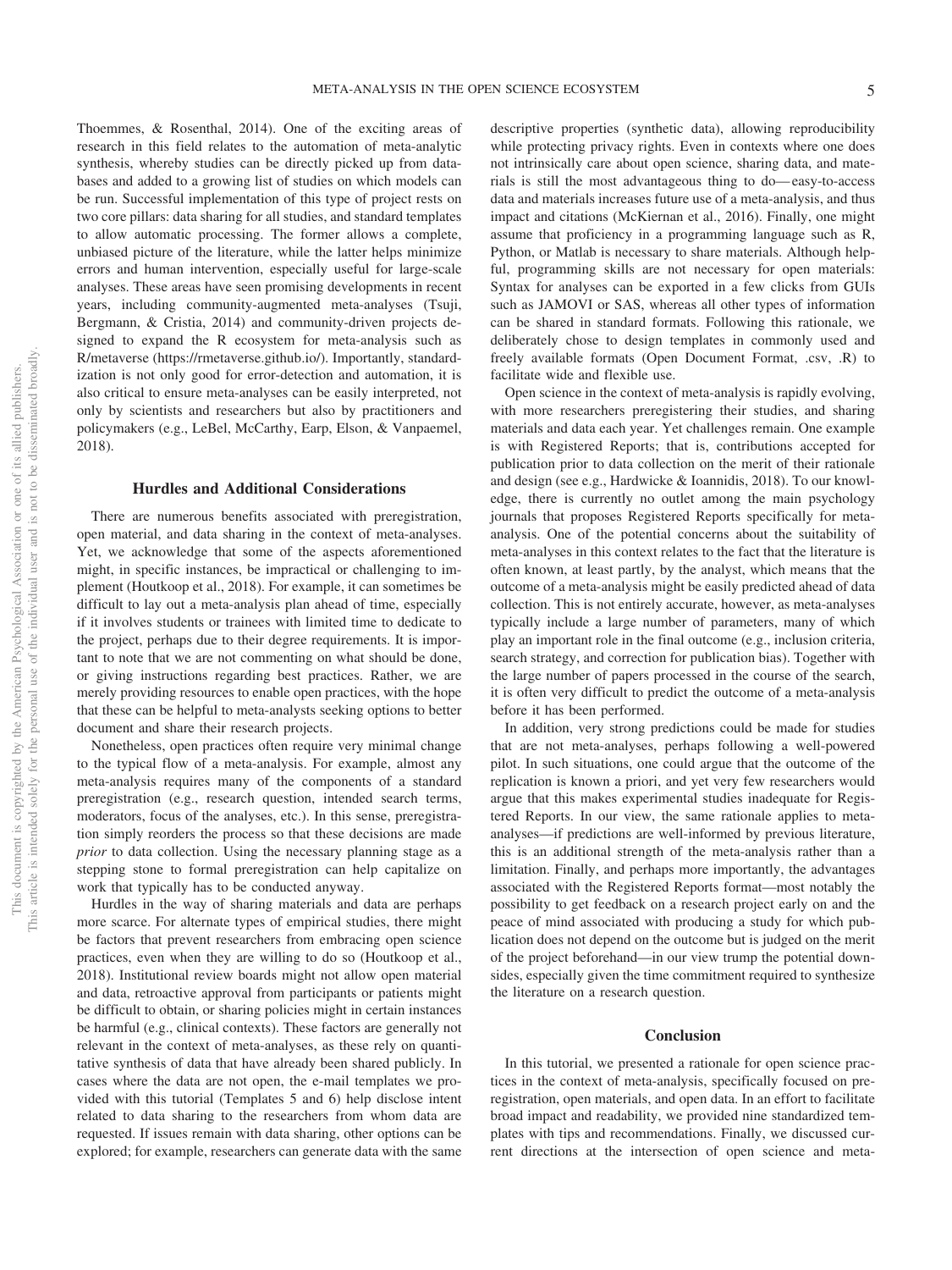analysis, such as the potential for Registered Reports in the context of meta-analysis, or with respect to dynamic meta-analyses, either curated or automated, to enable up-to-date evidence in real time. These are exciting developments for meta-analysts—and critical steps toward stronger, more valid inferences in psychological science.

## **In-Detail Boxes**

## **Box 1. Preregistering a Meta-Analysis: OSF or PROSPERO?**

There are various repositories available to preregister metaanalyses. Among these, PROSPERO is perhaps the most popular, covering research "relevant to health and social care, welfare, public health, education, crime, justice, and international development, where there is a health related outcome" [\(https://www.crd](https://www.crd.york.ac.uk/prospero/) [.york.ac.uk/prospero/\)](https://www.crd.york.ac.uk/prospero/). On the other hand, the Open Science Framework (OSF; [https://osf.io/\)](https://osf.io/) has established itself as a strong, reliable platform in psychology, with capabilities that go well beyond preregistration. So, which option should you choose? Here, we can differentiate between three main scenarios:

- If your meta-analysis does not have implications for health, we suggest registering it on OSF (see Soderberg, 2018, for a step-by-step guide);
- If your meta-analysis is related to health in any way, we recommend registering on PROSPERO. This is because the repository acts as a database, with scientists interested in meta-analyses regularly searching for ongoing or finished projects, before they get published;
- If you would like to increase visibility, registering on both platforms is an option, but keep in mind that the two preregistrations need to be identical, otherwise this might seem like an attempt to accommodate flexibility in future analyses by logging multiple preregistrations.

Alternatives exist (e.g., aspredicted.org), but they are often less thorough and less visited than the two main options we discussed here.

# **Box 2. Using Version Control to Facilitate Workflow and Collaboration**

Meta-analyses are often substantial projects that involve countless hours of work often shared across several collaborators. In this context, it is helpful to create a version-controlled workflow that guarantees automatic archiving for all successive versions and facilitates parallel contributions across collaborators. Among version control systems, Git is very popular and integrates seamlessly with RStudio (see for a brief tutorial [Vuorre & Curley, 2018\)](#page-6-1). Here, we provide a step-by-step guide to set up a versioncontrolled meta-analysis project in RStudio.

- 1. Sign into your github account. If you do not have an account, you can create a free one at github.com
- 2. Once signed in, create a new repository: github.com/new
- 3. After your new repository has been created, click on the green button "Clone or download," and copy the link
- 4. Open RStudio
- 5. Click on "New Project" then select "Version Control" and "Git"
- 6. Paste the link to the new repository, and click on "Create Project"; your new project is now Git-controlled
- 7. Create a new R script, or R Markdown file, drag it onto your github repository, and click on "Commit changes"
- 8. In R Studio, click on "Git" then "Pull Branches"
- Open your R script, make changes, then click on "Git", "Commit"
- 10. Click on "Push"; changes are now visible and accessible by all collaborators.

## **References**

- Adam, D. (2019). A solution to psychology's reproducibility problem just failed its first test. *Science*. Advance online publication. [http://dx.doi](http://dx.doi.org/10.1126/science.364.6443.813) [.org/10.1126/science.364.6443.813](http://dx.doi.org/10.1126/science.364.6443.813)
- <span id="page-5-0"></span>Borenstein, M., Hedges, L. V., Higgins, J. P. T., & Rothstein, H. R. (2009). *Introduction to meta-analysis*. New York, NY: Wiley. [http://dx.doi.org/](http://dx.doi.org/10.1002/9780470743386) [10.1002/9780470743386](http://dx.doi.org/10.1002/9780470743386)
- Braver, S. L., Thoemmes, F. J., & Rosenthal, R. (2014). Continuously Cumulating Meta-Analysis and Replicability. *Perspectives on Psychological Science: A Journal of the Association for Psychological Science, 9,* 333–342.
- Claesen, A., Gomes, S. L. B. T., Tuerlinckx, F., & Vanpaemel, W. (2019). Preregistration: Comparing dream to reality. *PsyArXiv*. Retrieved from [psyarxiv.com/d8wex/](http://psyarxiv.com/d8wex/)
- Federer, L. M., Belter, C. W., Joubert, D. J., Livinski, A., Lu, Y.-L., Snyders, L. N., & Thompson, H. (2018). Data sharing in PLOS ONE: An analysis of Data Availability Statements. *PLoS ONE, 13,* e0194768. <http://dx.doi.org/10.1371/journal.pone.0194768>
- Gilmore, R. O., Lorenzo Kennedy, J., & Adolph, K. E. (2018). Practical Solutions for Sharing Data and Materials From Psychological Research. *Advances in Methods and Practices in Psychological Science, 1,* 121– 130.<http://dx.doi.org/10.1177/2515245917746500>
- Goodyear-Smith, F. A., van Driel, M. L., Arroll, B., & Del Mar, C. (2012). Analysis of decisions made in meta-analyses of depression screening and the risk of confirmation bias: A case study. *BMC Medical Research Methodology, 12,* 76.<http://dx.doi.org/10.1186/1471-2288-12-76>
- Greco, T., Zangrillo, A., Biondi-Zoccai, G., & Landoni, G. (2013). Metaanalysis: Pitfalls and hints. *Heart and Lung and Vessels, 5,* 219 –225.
- Hardwicke, T. E., & Ioannidis, J. P. A. (2018). Mapping the universe of registered reports. *Nature human behaviour* (Vol. 2, pp. 793–796). <http://dx.doi.org/10.1038/s41562-018-0444-y>
- Head, M. L., Holman, L., Lanfear, R., Kahn, A. T., & Jennions, M. D. (2015). The extent and consequences of p-hacking in science. *PLoS Biology, 13,* e1002106.<http://dx.doi.org/10.1371/journal.pbio.1002106>
- Higgins, J. P. T., Thompson, S. G., & Spiegelhalter, D. J. (2009). A re-evaluation of random-effects meta-analysis. *Journal of the Royal Statistical Society Series A, 172,* 137–159. [http://dx.doi.org/10.1111/j](http://dx.doi.org/10.1111/j.1467-985X.2008.00552.x) [.1467-985X.2008.00552.x](http://dx.doi.org/10.1111/j.1467-985X.2008.00552.x)
- Houtkoop, B. L., Chambers, C., Macleod, M., Bishop, D. V. M., Nichols, T. E., & Wagenmakers, E.-J. (2018). Data sharing in psychology: A survey on barriers and preconditions. *Advances in Methods and Practices in Psychological Science, 1,* 70 – 85. [http://dx.doi.org/10.1177/](http://dx.doi.org/10.1177/2515245917751886) [2515245917751886](http://dx.doi.org/10.1177/2515245917751886)